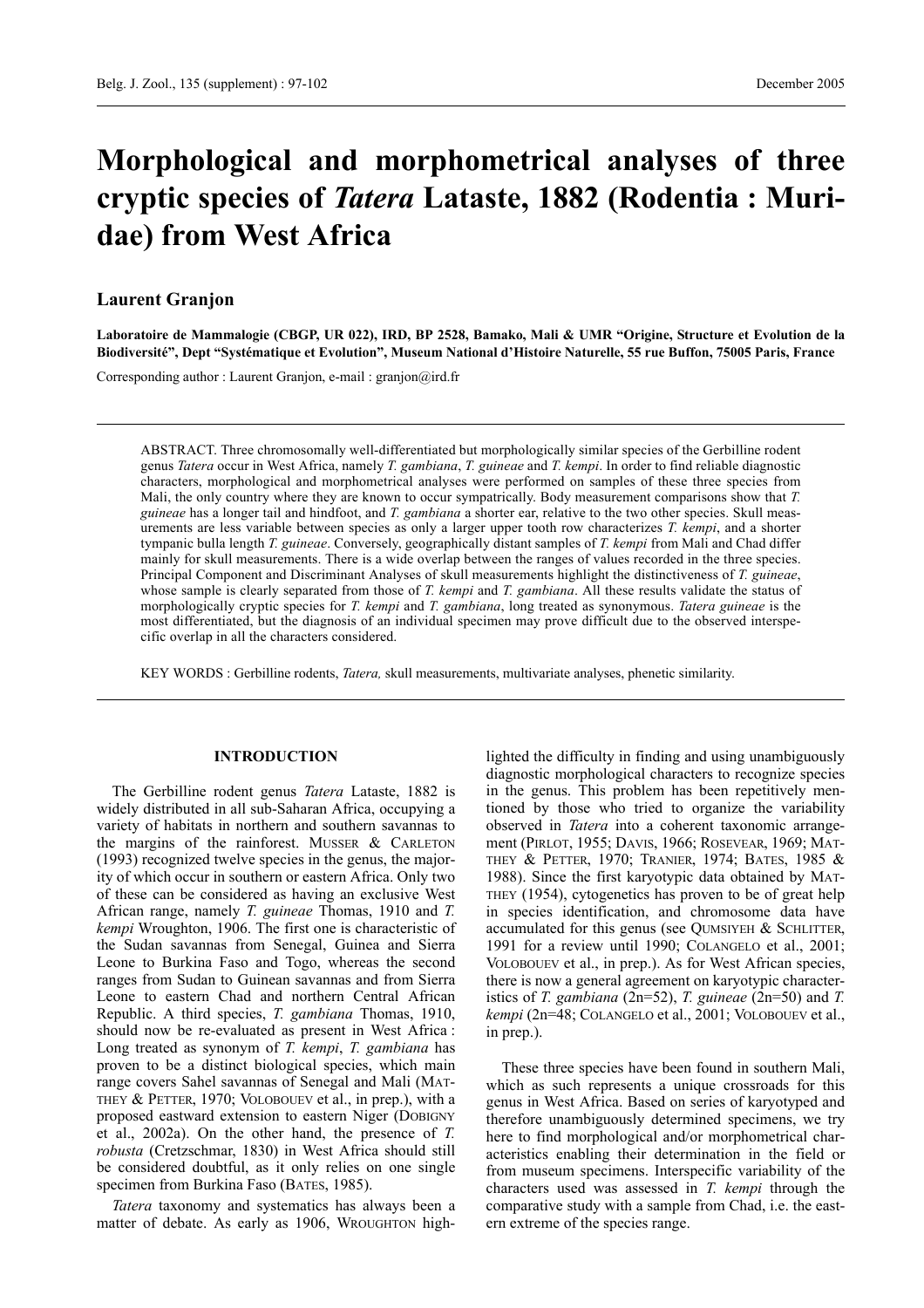#### **MATERIALS AND METHODS**

All the specimens used in this study were karyotyped following standard procedures (see GRANJON & DOBIGNY, 2003 for instance). They are currently deposited as skin and skull specimens in the small mammal collection of the Institut de Recherche pour le Dévelopement, Bamako and will ultimately be housed at the Museum National d'Histoire Naturelle, Paris. The samples from Mali are as follows : 7 *T. kempi* (M177, M178, M179, M180, M196, M197, M198) from Founé (12°50'N - 4°42'W); 15 *T. gambiana* from various localities of west (Sekokoto : 13°31'N – 10°45'W, N=1 : M4178; Maréna : 14°38'N - 10°36'W, N=2 : M4183, M4190) and central south (Katibougou : 12°30'N – 8°6'W, N=1 : M4412; Samanko : 12°32'N – 8°5'W, N=7 : M4909, M4912, M4916, M4918, M4954, M4955, M4978; Samaya : 12°34'N – 8°4'W, N=4 : M194, M195, M199, M202); and 24 *T. guineae* from various localities along the Guinean border, mainly in the Mts Mandingues region (Kolobo : 13°15'N – 11°31'W, N=1 : M4170; Gainsoa : 12°27'N – 10°15'W, N=1 : M4723; Balamansala : 12°11'N – 8°48'W, N=8 : M4670, M4694, M4709, M4753, M4796, M4858, M4864, M4902; Kigniélendo : 12°20'N – 8°32'W, N=1 : M4664; Kangaba : 11°58'N – 8°25'W, N=1 : M188), in the central south (Niamana : 13°01'N – 8°14'W, N=4 : M4015, M4019, M4093, M4111; Kalifabougou : 12°57'N – 8°11'W, N=7 : M4037, M4044, M4048, M4099, M4104, M4107, M4114) and near the border with Burkina Faso in the south east (Mamouroubougou :  $11^{\circ}12^{\prime}N - 5^{\circ}29^{\prime}W$ , N=1 : M4879). Additionnally, 23 specimens of *T. kempi* from the Zakouma National Park in south eastern Chad (10°41'N – 19°29'E) were included (I16, H2, O2, O5, O9, O26, O27, O28, O29, O38, O45, O46, P'3, Q10, Q17, Q19, Q20, Q27, Q43, R6, R7, R8, R13). All specimens were adult, most (60 of 67) belonging to age classes 2 or 3 following the 4-class system of BATES (1985) based on dental wear.

The following classical body measurements were taken, to the nearest gram or millimetre : Weight (Wt), head and body length (HB), tail length (T), ear length (E) and hindfoot lenth, excluding claw (HF). A selection of 11 skull measurements was made, based on their presumptive usefulness as revealed by previous studies, especially those of BATES (1985, 1988) and COLANGELO et al. (2001) : Greatest length of skull (GLS), condylobasal length (CBL), greatest width of skull (GWS), breadth of braincase (BB), interorbital constriction (IC), rostral width (RW), rostral length (RL), trans molar width (TMW), tympanic bulla length (TBL), mandible length (ML) and upper toothrow length (UTR). They were taken as described in BATES (1988), to the nearest 0.1mm. Skulls were examined for possible diagnostic characters. Special attention was paid to the first lower molar, the first lamina of which was characterized following the patterns illustrated in BATES (1988).

Measurements were compared by means of student t tests. Eight skull measurements were used to run Principal Component (PCA) and Discriminant (DA) analyses, using SYSTAT 8.0 (1998). GLS, RL and ML were abandoned because they could not be taken in a number of specimens and/or they were highly correlated with other characters. PCA was run using the covariance matrix on log-transformed data, whereas DA gave better results based on non-transformed data.

#### **RESULTS**

The mean and standard deviation values, as well as ranges of all measurements taken on the 4 *Tatera* samples, are summarized in Table 1. Distributions of individual dental wear data were compared between samples, prior to other statistical tests : None of the differences observed was found significant via non parametric Wilcoxon tests (*P*=0.083 between *T. kempi* from Mali and from Chad, *P*=0.194 between *T. kempi* and *T. gambiana* from Mali, *P*=0.059 between *T. kempi* and *T. guineae* from Mali, and *P*=0.924 between *T. gambiana* and *T. guineae*). Based on the hypothesis that age is one of the important determinants of dental wear in rodents, this suggests that the samples compared can be considered of similar age, which makes the following comparisons more relevant. Sexual dimorphism was tested for all body and skull measurements in the three largest samples (*T. kempi* from Chad, *T. gambiana* and *T. guineae* from Mali), using Mann-Whitney U test. Significant differences  $(0.01 < P < 0.05)$  were found in only 5 (of 48) instances, males being in all cases larger : Wt, HB and T in *T. kempi* from Chad, Wt and IC in *T. gambiana* from Mali. According to these results, sexual dimorphism was considered negligible in the samples here used and males and females were pooled in subsequent analyses.

Given the relatively small sample sizes, the differences recorded by student t tests were conservatively quoted as significant only when *P*<0.01. *T. gambiana* and *T. kempi* from Mali are the two samples showing the fewer number of differences (n=3), whereas *T. gambiana* and *T. guineae* on the one hand, *T. kempi* from Mali and *T. kempi* from Chad on the other hand, display significant differences for 7 measurements each. Regarding body measurements in the Malian samples, *T. guineae* is characterized by a longer tail and longer hindfoot than both *T. gambiana* and *T. kempi*, the latter sharing a long ear with *T. guineae* relative to *T. gambiana*. Skull measurements do not show many significant differences between species. The main one concerns UTR, significantly longer in *T. kempi* than in the two other species, and TBL, significantly shorter in *T. guineae* than in the two other species. Overlap between ranges of values is the rule, with the exception of tail length in the sample of *T. guineae* when compared with the samples of the two other species from Mali. Differences between the two geographically distinct samples of *T. kempi* often concern measurements that are not significantly variable between species in Malian samples, and are mainly skull ones.

The distribution of individuals of the four study samples according to the morphology of their first lower molar first lamina is summarized in Table 2. Most of the *T. gambiana* and *T. kempi* specimens are characterized by a M1 first lamina opening posteriorly, *vs* only half of the *T. guineae* specimens, the other half having their first lamina divided into 2 islands.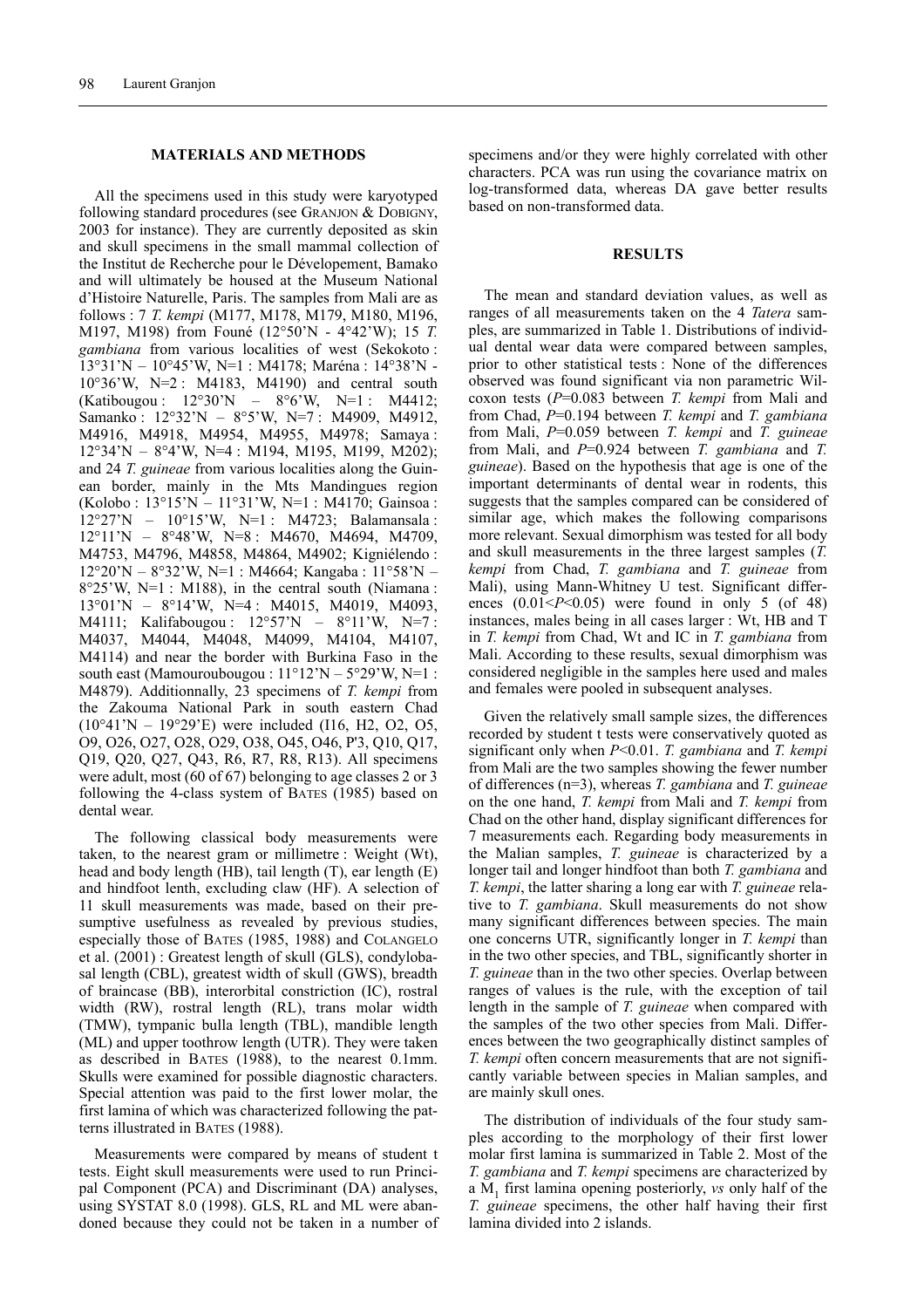|                                                              |                                | ž                                                                                                                                                                                                                                                                                                   | Ê                                                                                                                                                                                                                                                                |                                                                                                                                                                                                                                                                              | $\mathbf{E}$                                                                                                                                                                                                                                                                                          | <b>STE</b> | CBL | <b>GWS</b>                                                                                                                                                                                  | $_{\rm BB}$                                                                                                                                                                                                                                                           | $\overline{\mathsf{C}}$                                                                                                                                                                                                                                                                                       | RW                                                                                                                                                                                                                                                                                                            | <b>IMM</b> | <b>TBL</b>                                                                                                                                                                                                                                                             | ЯĒ, | UTR |
|--------------------------------------------------------------|--------------------------------|-----------------------------------------------------------------------------------------------------------------------------------------------------------------------------------------------------------------------------------------------------------------------------------------------------|------------------------------------------------------------------------------------------------------------------------------------------------------------------------------------------------------------------------------------------------------------------|------------------------------------------------------------------------------------------------------------------------------------------------------------------------------------------------------------------------------------------------------------------------------|-------------------------------------------------------------------------------------------------------------------------------------------------------------------------------------------------------------------------------------------------------------------------------------------------------|------------|-----|---------------------------------------------------------------------------------------------------------------------------------------------------------------------------------------------|-----------------------------------------------------------------------------------------------------------------------------------------------------------------------------------------------------------------------------------------------------------------------|---------------------------------------------------------------------------------------------------------------------------------------------------------------------------------------------------------------------------------------------------------------------------------------------------------------|---------------------------------------------------------------------------------------------------------------------------------------------------------------------------------------------------------------------------------------------------------------------------------------------------------------|------------|------------------------------------------------------------------------------------------------------------------------------------------------------------------------------------------------------------------------------------------------------------------------|-----|-----|
| ". gambiana Mali                                             | Mean<br>St. Deviation<br>Range |                                                                                                                                                                                                                                                                                                     |                                                                                                                                                                                                                                                                  |                                                                                                                                                                                                                                                                              |                                                                                                                                                                                                                                                                                                       |            |     |                                                                                                                                                                                             |                                                                                                                                                                                                                                                                       |                                                                                                                                                                                                                                                                                                               |                                                                                                                                                                                                                                                                                                               |            |                                                                                                                                                                                                                                                                        |     |     |
| guineae Mali                                                 | Mean<br>St. Deviation<br>Range | $\begin{array}{r} 15 \\ 114.47 \\ 30.208 \\ 78.13 \\ 87.13 \\ 87.13 \\ 56.136 \\ 77.71 \\ 77.71 \\ 77.71 \\ 12.134 \\ 56.90 \\ 77.81 \\ 71.51 \\ 71.51 \\ 71.51 \\ 71.51 \\ 71.51 \\ 71.51 \\ 71.51 \\ 71.51 \\ 71.51 \\ 71.51 \\ 71.51 \\ 71.51 \\ 71.51 \\ 71.51 \\ 71.51 \\ 71.51 \\ 71.51 \\ 7$ |                                                                                                                                                                                                                                                                  |                                                                                                                                                                                                                                                                              |                                                                                                                                                                                                                                                                                                       |            |     |                                                                                                                                                                                             |                                                                                                                                                                                                                                                                       |                                                                                                                                                                                                                                                                                                               |                                                                                                                                                                                                                                                                                                               |            |                                                                                                                                                                                                                                                                        |     |     |
| . kempi Mali                                                 | Mean<br>St. Deviation<br>Range |                                                                                                                                                                                                                                                                                                     |                                                                                                                                                                                                                                                                  |                                                                                                                                                                                                                                                                              |                                                                                                                                                                                                                                                                                                       |            |     |                                                                                                                                                                                             |                                                                                                                                                                                                                                                                       |                                                                                                                                                                                                                                                                                                               |                                                                                                                                                                                                                                                                                                               |            |                                                                                                                                                                                                                                                                        |     |     |
| : kempi Chad                                                 | St. Deviation<br>Range<br>Aean |                                                                                                                                                                                                                                                                                                     | $\begin{array}{r} 15\\ 153.33\\ 113.819\\ 138.9\\ 124.8\\ 124.8\\ 114.30\\ 116.167\\ 116.857\\ 116.857\\ 116.857\\ 118.81\\ 114.159\\ 118.89\\ 9.883\\ 114.159\\ 114.159\\ 114.159\\ 114.159\\ 114.159\\ 114.159\\ 114.159\\ 114.159\\ 114.159\\ 114.159\\ 114.$ | $\begin{array}{l} 11\\ 14482\\ 13542\\ 13646\\ 6496\\ 103-179\\ 6496\\ 163-179\\ 5\\ 113820\\ 120\\ 130\\ 14926\\ 127-170\\ 14937\\ 8937\\ 148\\ 8937\\ 148\\ 8937\\ 148\\ 8937\\ 148\\ 8937\\ 148\\ 8937\\ 148\\ 8937\\ 148\\ 89\\ 148\\ 89\\ 148\\ 89\\ 148\\ 89\\ 148\\ $ | $\begin{array}{r} 15 \\ 19.70 \\ 1207 \\ 13.21 \\ 13.22 \\ 13.71 \\ 13.71 \\ 13.71 \\ 13.71 \\ 13.71 \\ 13.71 \\ 13.71 \\ 13.71 \\ 13.71 \\ 13.71 \\ 14.71 \\ 15.71 \\ 16.8 \\ 20.07 \\ 70.07 \\ 12.71 \\ 13.71 \\ 14.71 \\ 15.72 \\ 16.73 \\ 17.71 \\ 18.78 \\ 19.73 \\ 13.73 \\ 14.78 \\ 15.78 \\ $ |            |     | $\begin{array}{r} 12\\19.10\\19.8\\10.520.7\\11.520.7\\11.75\\11.75\\16.721.2\\6.80\\16.620.3\\18.62.03\\8.62.03\\18.837\\18.37\\18.37\\18.57\\18.9\\18.82\\18.8\\20.5\\20.5\\8\end{array}$ | $\begin{array}{r} 15\\ 15,70\\ 15,40\\ 15,40\\ 15,34\\ 15,40\\ 15,40\\ 15,40\\ 15,50\\ 15,50\\ 15,41\\ 15,40\\ 15,41\\ 15,40\\ 15,41\\ 15,40\\ 15,41\\ 15,40\\ 15,41\\ 15,42\\ 15,42\\ 15,42\\ 15,42\\ 15,43\\ 15,44\\ 15,45\\ 15,46\\ 15,47\\ 15,48\\ 15,49\\ 15,40$ | $\begin{array}{l} 15 \\ 0.53 \\ 0.52 \\ 0.53 \\ 0.54 \\ 0.53 \\ 0.53 \\ 0.53 \\ 0.54 \\ 0.53 \\ 0.54 \\ 0.53 \\ 0.53 \\ 0.53 \\ 0.53 \\ 0.53 \\ 0.53 \\ 0.53 \\ 0.53 \\ 0.53 \\ 0.53 \\ 0.53 \\ 0.53 \\ 0.53 \\ 0.53 \\ 0.53 \\ 0.53 \\ 0.53 \\ 0.53 \\ 0.53 \\ 0.53 \\ 0.53 \\ 0.53 \\ 0.53 \\ 0.53 \\ 0.53$ | $\begin{array}{l} 1.77 \\ 1.71 \\ 1.72 \\ 1.73 \\ 1.74 \\ 1.75 \\ 1.75 \\ 1.75 \\ 1.75 \\ 1.75 \\ 1.75 \\ 1.75 \\ 1.75 \\ 1.75 \\ 1.75 \\ 1.75 \\ 1.75 \\ 1.75 \\ 1.75 \\ 1.75 \\ 1.75 \\ 1.75 \\ 1.75 \\ 1.75 \\ 1.75 \\ 1.75 \\ 1.75 \\ 1.75 \\ 1.75 \\ 1.75 \\ 1.75 \\ 1.75 \\ 1.75 \\ 1.75 \\ 1.75 \\ 1.$ |            | $\begin{array}{l} 15\\ 1017\\ 10415\\ 9.63\\ 9.63\\ 9.63\\ 0.593\\ 0.65\\ 0.016\\ 0.016\\ 0.010\\ 0.010\\ 0.010\\ 0.010\\ 0.010\\ 0.010\\ 0.010\\ 0.010\\ 0.011\\ 0.010\\ 0.011\\ 0.010\\ 0.011\\ 0.011\\ 0.011\\ 0.011\\ 0.011\\ 0.011\\ 0.011\\ 0.011\\ 0.011\\ 0.0$ |     |     |
| gambiana vs guineae<br>gambiana vs kempi<br>guineae vs kempi |                                | <b>NS</b>                                                                                                                                                                                                                                                                                           | <b>222</b>                                                                                                                                                                                                                                                       |                                                                                                                                                                                                                                                                              |                                                                                                                                                                                                                                                                                                       |            |     |                                                                                                                                                                                             |                                                                                                                                                                                                                                                                       |                                                                                                                                                                                                                                                                                                               |                                                                                                                                                                                                                                                                                                               |            |                                                                                                                                                                                                                                                                        |     |     |
| kempi Mali vs kempi Chad                                     |                                | S                                                                                                                                                                                                                                                                                                   | 8<br>Sk                                                                                                                                                                                                                                                          | ΣN                                                                                                                                                                                                                                                                           |                                                                                                                                                                                                                                                                                                       |            |     |                                                                                                                                                                                             |                                                                                                                                                                                                                                                                       |                                                                                                                                                                                                                                                                                                               |                                                                                                                                                                                                                                                                                                               |            |                                                                                                                                                                                                                                                                        |     |     |
|                                                              |                                |                                                                                                                                                                                                                                                                                                     |                                                                                                                                                                                                                                                                  |                                                                                                                                                                                                                                                                              |                                                                                                                                                                                                                                                                                                       |            |     |                                                                                                                                                                                             |                                                                                                                                                                                                                                                                       |                                                                                                                                                                                                                                                                                                               |                                                                                                                                                                                                                                                                                                               |            |                                                                                                                                                                                                                                                                        |     |     |

Body and skull measurements (in mm) of 4 samples of *Tatera*, and associated student t tests results (\*p<0.01; \*\*p<0.001; \*\*p<0.001) Body and skull measurements (in mm) of 4 samples of *Tatera*, and associated student t tests results (\*p<0.01; \*\*p<0.001; \*\*\*p<0.0001) TABLE 1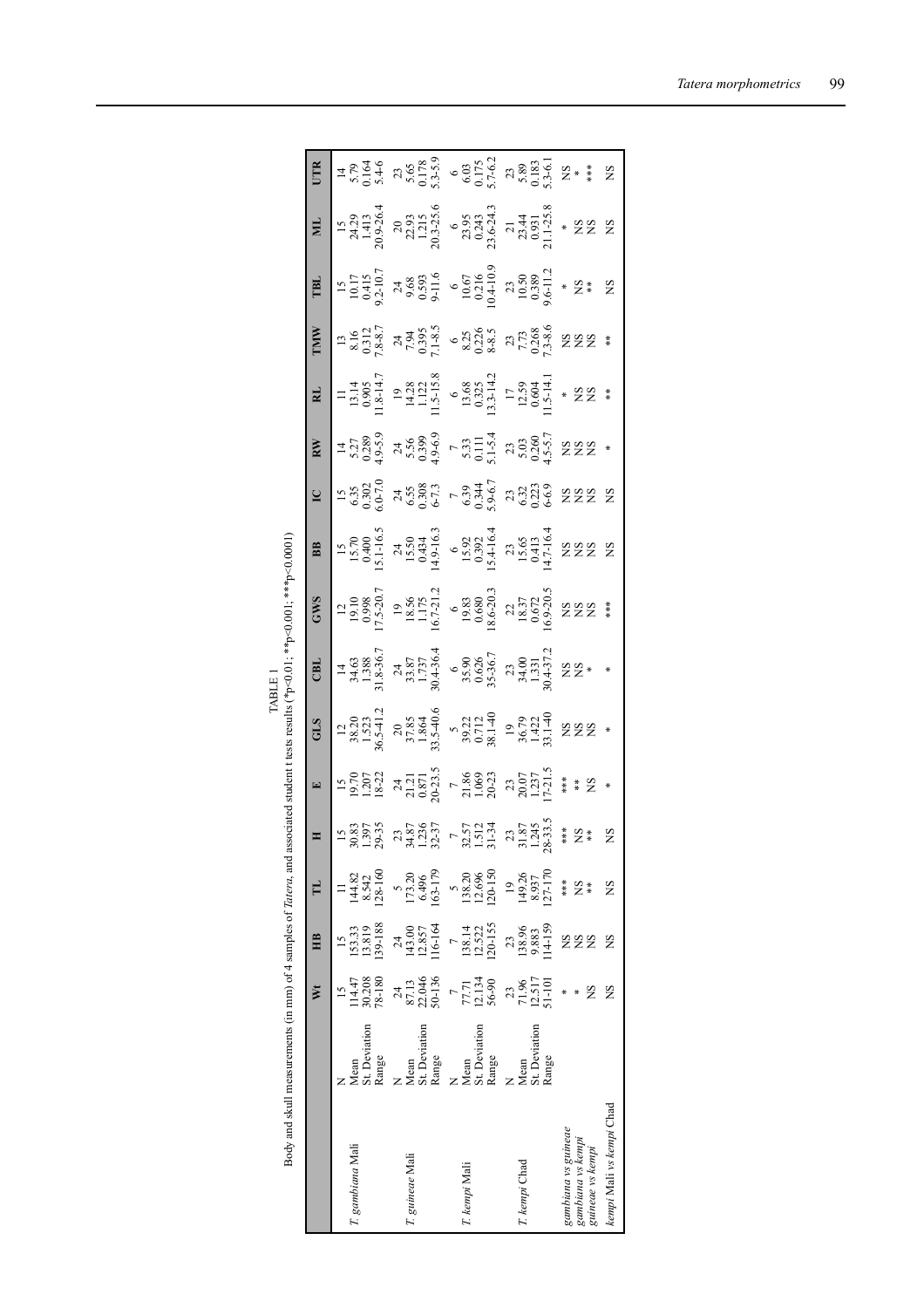|                                                  | T. gambiana | T. guineae | T. kempi<br>(Mali) | T. kempi<br>(Chad) |
|--------------------------------------------------|-------------|------------|--------------------|--------------------|
| 1 <sup>st</sup> lamina open<br>posteriorly       | 12          |            | 5                  | 22                 |
| 1 <sup>st</sup> lamina open<br>anteriorly        |             |            | 0                  | 0                  |
| 1 <sup>st</sup> lamina divided<br>into 2 islands |             |            |                    | 0                  |
| Other                                            |             |            |                    |                    |



Fig. 1. – Scatter plot of the first two Principal Components (F1 x F2) of the PCA run on 8 log-transformed skull measurements of the four samples of *Tatera* from Mali (*T. gambiana*  squares, *T. guineae* - triangles & *T. kempi* – open circles) and Chad (*T. kempi* – black circles).

The scatter plot of the first two principal components is represented in Fig. 1 (representing more than 75% of the total variance of the original matrix). All the characters correlate positively with PC 1, which thus represents an overall size axis. The main loadings on this axis are from RW, GWS, CBL, TMW and IC. The dispersion of individuals of the four study samples along this factor matches quite well the age-related differences in size observed within each sample. Most of the inter-samples differentiation occurs along PC 2, which mainly separates *T. guineae* from the other three samples. The variables which contribute the most to this discrimination are TBL (positive loading) and RW (negative loading). Overlap between the two *T. kempi* and the *T. gambiana* samples is important, and stay so along PC 3 or 4 (not shown).

The scatter plot of the first two discriminant vectors represents more than 95% of the total dispersion among the study samples (Fig. 2). The associated classification matrix indicates that all *T. guineae* (14/14) and *T. kempi* from Mali (6/6) are correctly classified by the analysis, *vs* only 9 of 10 *T. gambiana* and 19 of 21 *T. kempi* from Chad, yielding an overall value of 94% of well-classified individuals.



Fig. 2. – Scatter plot of the first two Discriminant Vectors from the DA of 8 raw skull measurements of the four samples of *Tatera* from Mali (*T. gambiana*, *T. guineae* & *T. kempi*) and Chad (*T. kempi*). Confidence ellipses drawn using "Sample" option with  $P=0.683$ .

The hierarchical classification (Single Linkage Method) based on Mahalanobis distances between group means (Fig. 3) shows that the two *T. kempi* samples are phenetically the most similar, *T. guineae* being the most divergent. When both *T. kempi* samples are pooled in DA, the overall percentage of well-classified individuals remains 94%, (2 *T. kempi* and 1 *T. gambiana* misclassified). When only samples from Mali are considered, this value raises to 97%, only one *T. gambiana* being mistaken for a *T. kempi*.



Fig. 3. – Hierarchical classification (single linkage method) based on Mahalanobis distances between the four samples of *Tatera* studied in DA (cf Fig. 2).

#### **DISCUSSION**

The validity of the various characters that have been used to distinguishing between species and species groups in *Tatera* has been critically discussed by DAVIS (1966) and ROSEVEAR (1969). DAVIS (1966) distinguished an *afra* and a *robusta* group based on a series of characters showing a relatively large degree of overlap. Among the 3 species studied here, *T. kempi* and *T. gambiana* are considered to belong to the *afra* group, and *T. guineae* to the *robusta* one. As a matter of fact, the general coloration of *T. kempi* and *T. gambiana* is usually quite dull, their pelage is rather harsh and their tail shorter or subequal than head and body, without a densely haired terminal pencil while the pelage of *T. guineae* is more silky with a brighter coloration, and its tail is usually much longer than head and body, with a marked terminal pencil of

#### TABLE 2

Morphology of the first lower molar first lamina (see Bates, 1988 for an illustration)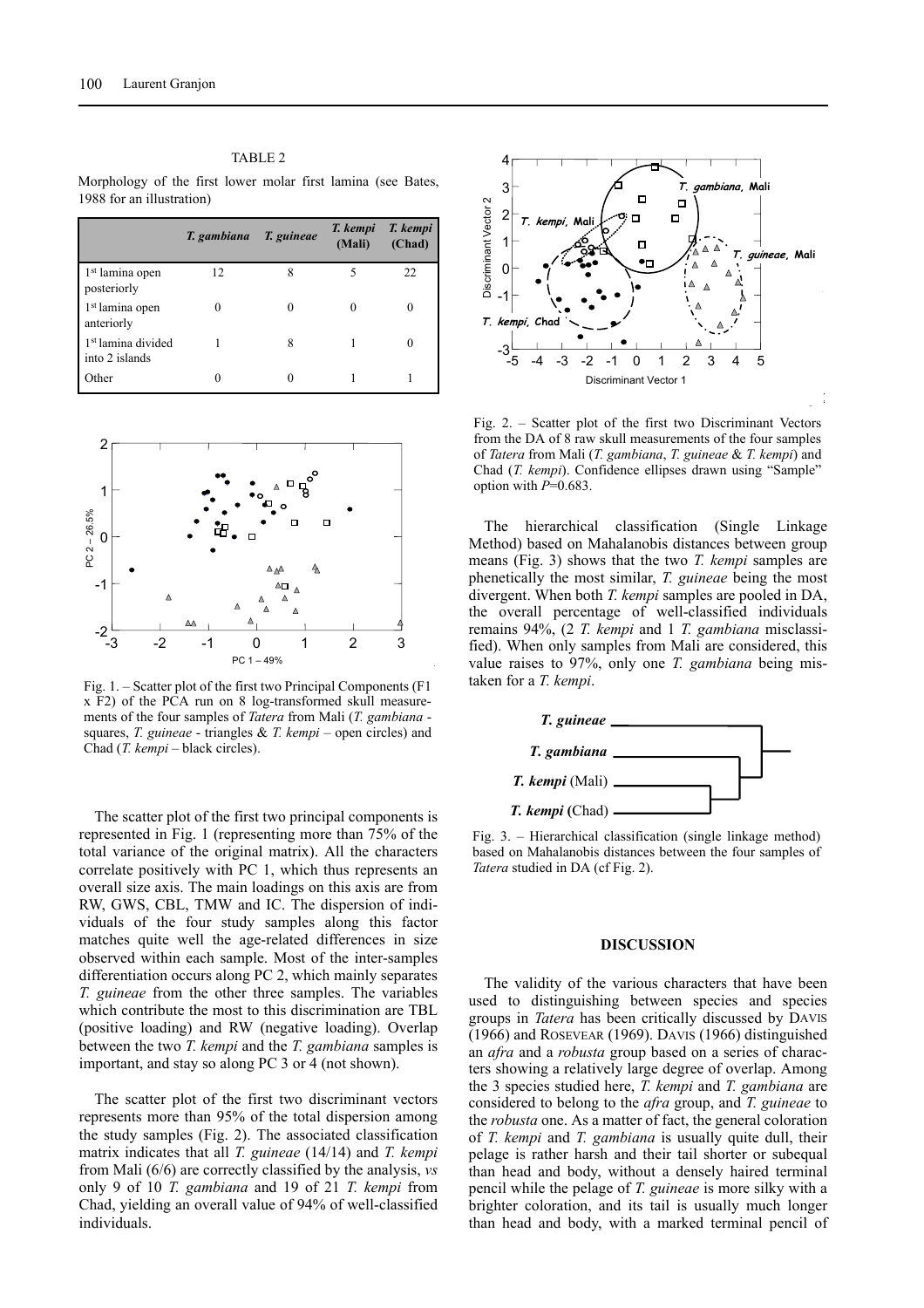hairs. These tail characteristics appear to be reliable whenever the tail is complete, while pelage aspect is more subject to individual variation.

Similarly, skull characters are difficult to associate to one or another species. No one has been found to unambiguously characterize any of the three species here studied. Even the morphology of the zygomatic plate, said to project less forward in *T. guineae* than in other West African species by ROSEVEAR (1969), can be of ambiguous interpretation. The morphology of the  $M_1$  first lamina used by BATES (1988) to distinguish between *T. valida valida* and *T. valida kempi* also diplayed variability within each sample. However, it proved to be less variable in both the *T. kempi* samples studied here than in the one, mainly from Benin, analysed by COLANGELO et al. (2001). Here, and as in *T. gambiana*, the first lamina opens posteriorly in the vast majority of individuals, as supposed to be the rule in *T. kempi* according to BATES (1988).

Measurements give useful information on species characteristics, but they can hardly be used on an individual basis to identify a given specimen unambiguously, as the range of values overlap widely in most cases. The same was observed by BATES (1985) in his comparative analysis of cryptic species from East Africa, namely *T. robusta*, *T. nigricauda* (Peters, 1878) and *T. phillipsi* (de Winton, 1898). This casts doubt on the absolute diagnostic value of some of the criteria proposed by ROSEVEAR (1969) and resumed by MATTHEY & PETTER (1970) to distinguish between *Tatera* species in West and Central Africa (e.g. molar row length or bullae length, but see hereunder). As said above, tail length is especially helpful in discriminating *T. guineae* from the other species, as is hind foot length. Combining these two measurements, in bivariate plots, clearly separate *T. guineae* from the two other species (not shown here due to scarcity of data on tail length). As for skull measurements, the short bullae of *T. guineae* and the long molar row of *T. kempi* were already used by ROSEVEAR (1969) in his determination key for West African species of *Tatera*. The large maxillary tooth row in *T. kempi* was also mentioned by COLANGELO et al. (2001) in their sample from Benin, when compared with data on *T. nigrita* WROUGHTON, 1906 (= *T. valida* Bocage, 1890 in MUSSER & CARLETON, 1993) from Chad published by TRANIER (1974). However, comparing skull measurement data of *T. kempi* from Mali or Chad with those on *T. kempi* from Benin presented by COLANGELO et al. (2001) shows that the latter are systematically larger. This trend is not associated with an older mean age of the sample from Benin, as the differences of dental wear distribution between this sample and the two *T. kempi* ones of our study are not significant (Wilcoxon non parametric test, *P*=0.339 with Malian sample, *P*=0.837 with Chadian sample). Conversely, it could be linked with the way in which the measurements were taken (experimental bias), but may also illustrate a true geographical variation. The latter interpretation is reinforced by the differences observed here between the samples from Chad and Mali. It has also to be underlined that none of the variables used in bivariate representations by BATES (1985, 1988) to separate between East African species proved to be of use here (GLS vs RW or BB; RW vs RL), showing again the great similarity between the skulls of the samples under study.

Multivariate analyses confirmed the distinctiveness of *T. guineae*, which even appeared well distinct in PCA ordination. Conversely, *T. gambiana* and *T. kempi* still show some overlap in the distribution of their individuals in the DA space. This confirms the validity for West African species of the distinction between the *afra* and *robusta* groups made by DAVIS (1966). Within the species of the *afra* group, the percentage of misclassified individuals between *T. kempi* and *T. gambiana* was weak, which makes it possible to envisage successful assignation of unknown individuals with rather great confidence based on this kind of analyses. For that purpose, sample sizes of unambiguously determined individuals should be enlarged, so that age-related (and possibly sex-related) variation can be taken into account more precisely. But even with such precautions, one should keep in mind that this kind of use should be restrained to geographically well-defined regions : Geographical variation, here illustrated between samples of *T. kempi* from Mali and Chad, is always important and counfounding in such groups of cryptic species, a qualifier that certainly applies to these West African *Tatera*, as it does for East African ones (BATES, 1985) or for the related genus *Taterillus* Thomas, 1910 (DOBIGNY et al*.*, 2002b).

### **ACKNOWLEDGEMENTS**

Many thanks are due to S. Ag Atteynine and D. Abdoulaye for their careful work at skull and skin preparation, and for their participation to the capture and karyotyping of the corresponding specimens, to which B. Sicard and C. Koné also contributed. I am also grateful to C. Denys for access to specimens from Chad, and to J.M. Duplantier, V. Volobouev and an anonymous referee for their comments on an earlier draft of this paper.

#### **REFERENCES**

- BATES, P.J.J. (1985). Studies of gerbils of genus *Tatera* : The specific distinction of *Tatera robusta* (Cretzschmar, 1826), *Tatera nigricauda* (Peters, 1878) and *Tatera phillipsi* (De Winton, 1989). *Mammalia*, 49 : 37-52.
- BATES, P.J.J. (1988). Systematics and zoogeography of *Tatera* (Rodentia : Gerbillinae) of north-east Africa and Asia. *Bonn. Zool. Beitr*., 39 : 265-303.
- COLANGELO, P., M.V. CIVITELLI & E. CAPANNA (2001). Morphology and chromosomes of *Tatera* Lataste, 1882 (Rodentia Muridae Gerbillinae) in West Africa. *Tropical Zoology*, 14 : 243-253.
- DAVIS, D.H.S. (1966). Contribution to the revision of the genus *Tatera* in Africa. *Ann. Mus. Roy. Afr. Centr. Zool.*, 144 : 49- 65.
- DOBIGNY, G., A. NOMAO & J.C. GAUTUN (2002a). A cytotaxonomic survey of Rodents from Niger : implications for systematics, biodiversity and biogeography. *Mammalia*, 66 : 495-523.
- DOBIGNY, G., M. BAYLAC & C. DENYS (2002b). Geometric morphometrics, neural networks and diagnosis of sibling *Taterillus* species. *Biological Journal of the Linnean Society*, 77 : 319-327.
- GRANJON, L. & G. DOBIGNY (2003). The importance of cytotaxonomy in understanding the biogeography of African rodents : Lake Chad murids as an example. *Mammal Review*, 33 : 77-91.
- MATTHEY, R. (1954). Nouvelles recherches sur les chromosomes des Muridae. *Caryologia*, 6 : 1-44.